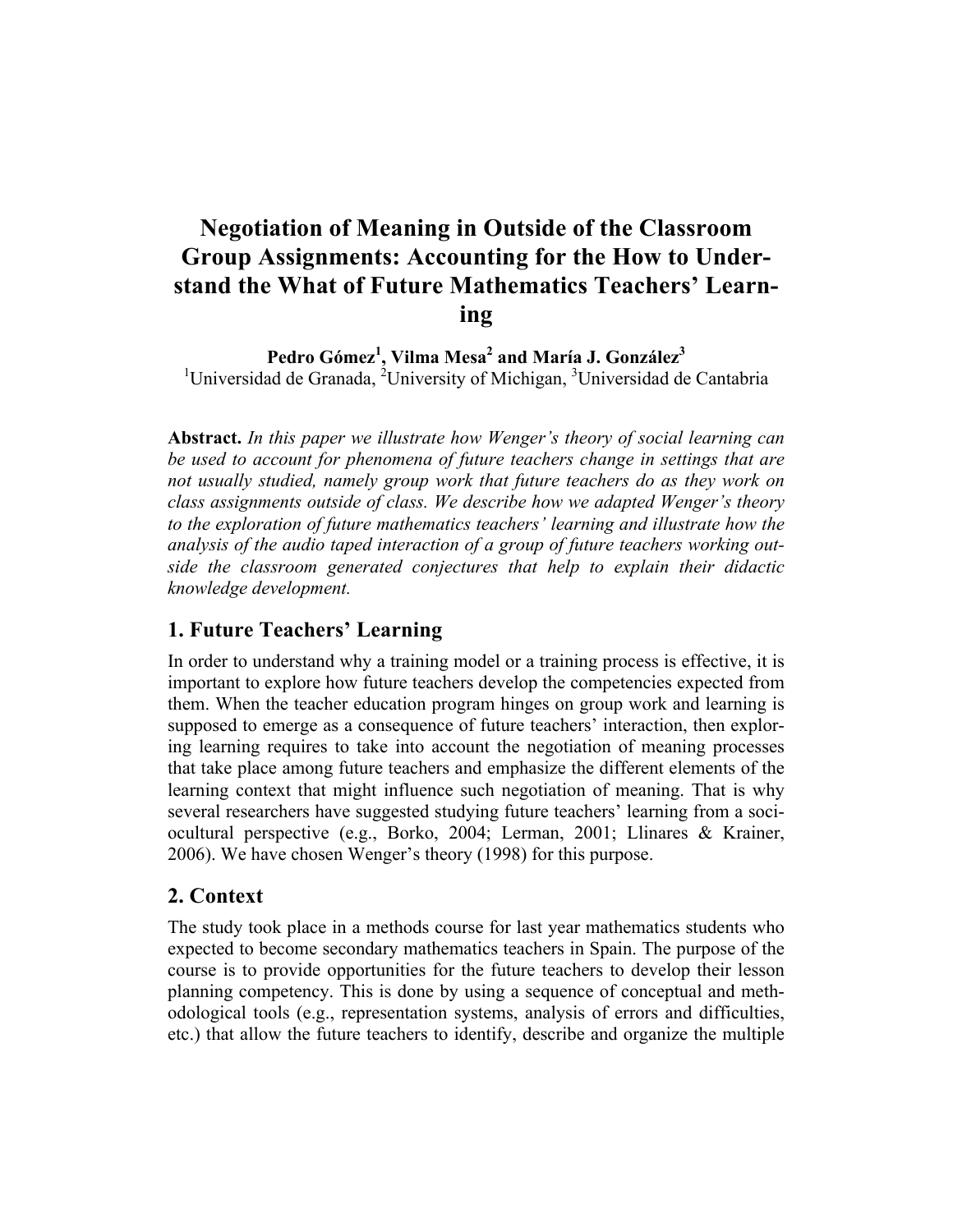meanings of a school mathematics topic (e.g., sphere, quadratic functions). Future teachers work in groups and they are expected to analyze their topic with the tools provided and use the information emerging from such analysis to design a series of lessons for a curriculum unit and to justify their decisions. Through out the course, groups present their work regularly to the class. At the end of the course they submit a document and present their planning of their lessons (at most six) to the class. They have to justify their proposal with information that emerges from the use of the conceptual and methodological tools mentioned previously. Most of this group work is done outside the classroom. The study reported here is part of a larger research project that sought to explore de didactic knowledge development of future teachers participating in such a program.

## **3. Method**

In this paper we concentrate on the analysis of the audio taped interactions of one group of future teachers who worked on the quadratic function. We used Wenger's (1998) notion of *community of practice* as representing the smallest unit of analysis in which one can include the negotiation of meaning as a mechanism of learning. It is configured on three notions: mutual engagement, joint enterprise, and shared repertoire (pp. 772-73). Learning as a social practice can be characterized by these three notions because *learning in practice implies a mutual engagement in the search of a joint enterprise with a shared repertoire*. That is, learning as a social practice implies evolving forms of mutual engagement, understanding and tuning the enterprise, and developing the shared repertoire.

The operationalization of the three processes—mutual engagement, joint enterprise, and shared repertoire—gave rise to a set of nine categories (e.g., "relationships among members", "meaning", "working routines") and 94 codes (e.g., "a member makes a reference to his previous experience as teacher", "the responsibilities within the group are defined and configured") with which we coded over 16 hours of transcriptions of the group meetings recordings, producing 7,412 episode-code pairs corresponding to 2,606 episodes—more than one code could be assigned to a given episode. Through processes of *coding synthesis and analysis* (Gómez, 2007, pp. 340-348) we identified 30 *issues* that characterized the learning of the group, established the main characteristics of each issue and identified the episodes that were more representative of each characteristic. Examples of these issues are the emergence of a leader in the group, the role of the members' previous teaching experience, the processes and mechanisms through which the group resolved their meaning conflicts, the role of the educators' commentaries, the working routines that the group established, and the difficulties that the group had with the analysis of their topic. For instance, the coded information showed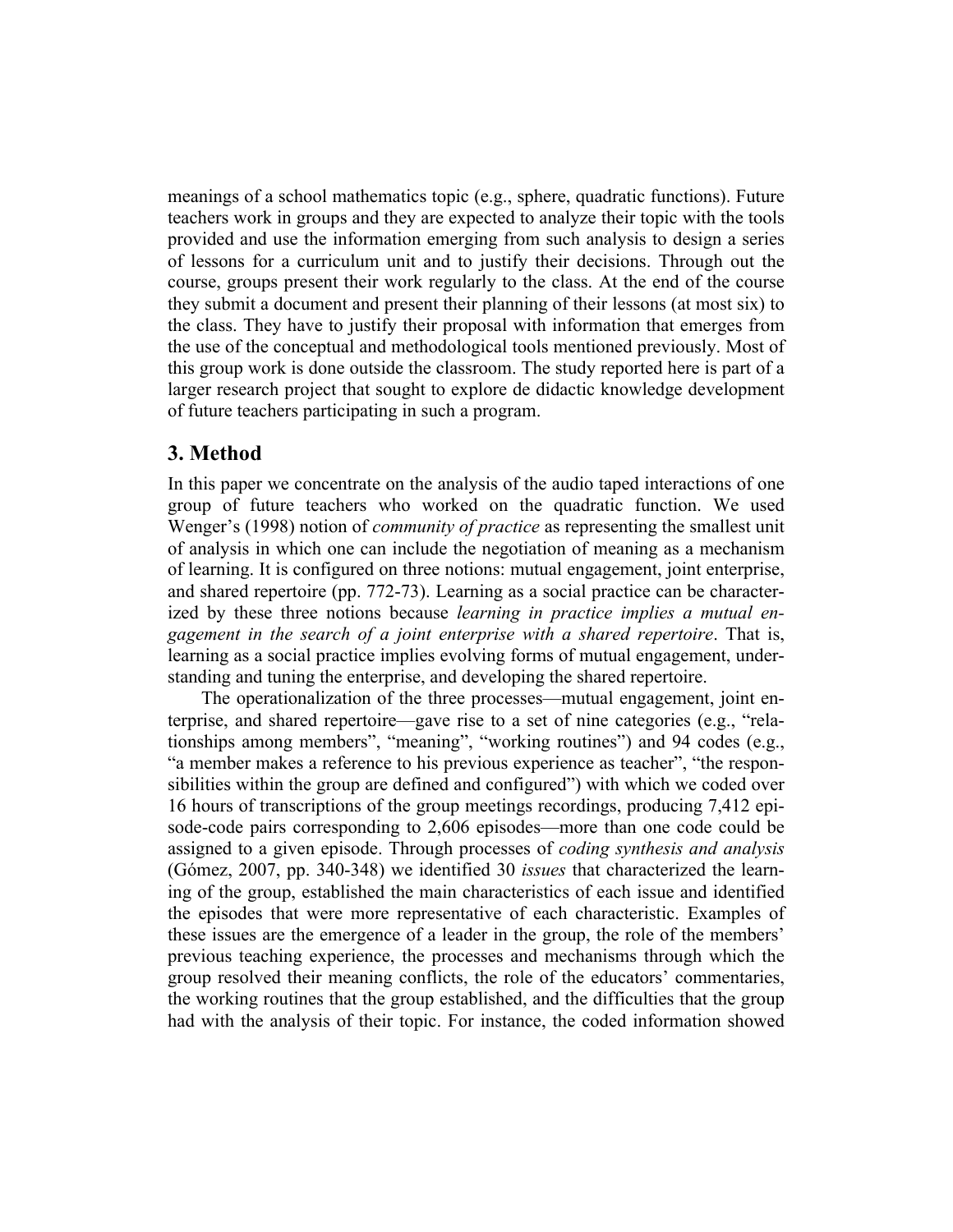that the educator's written commentaries to the group's presentations configured how the group, towards the end of course, was able to solve some of their difficulties (e.g., connecting the different representations of the concepts and procedures of their topic). The transcriptions showed that the group did not read the teacher educators' commentaries when they received them. Nevertheless, when producing the final document, the group went back to those commentaries and was able to interpret those commentaries on the basis of the information they had gathered on the topic. Different interpretations appeared, giving rise to events of meaning confusion and conflict, that were gradually resolved into a new group's meaning for the idea of connections among representations. This meaning was adopted (as part of the shared repertoire) enabling them to produce new analysis of their topic. Hence, the educators' commentaries influence on the group's learning processes was established as one of the issues of those processes. The structuring of these issues (in terms of the three processes implied by learning as a social practice) and the evidence supporting them enabled us to produce an account of the working of the group as a community of practice (i.e., the fact that there was interdependent learning in the group).

#### **4. Findings**

By looking at negotiation of meaning as a central mechanism of learning (Wenger, 1998, p. 96), we found that the group engaged in a permanent search of meaning that generated multiple events of confusion, conflict, and discovery that gave rise to the formulation, rejection and adoption of meaning proposals. Simultaneously, we were able to characterize the mechanisms used for these events (e.g., in some occasions, the leader used his influence on the group, for solving some of the conflicts of meaning). Given that the group had to solve a task in each meeting, these processes of negotiation of meaning always ended in the adoption of some proposals (e.g., the group's meaning at a given point in time of the notion of representation system) that were reified and registered in the transparencies they would use to present their work to the class. This type of participation promoted a mutual engagement with *interdependent learning*, one of the most important features of a community of practice. The emergence of a leader, the teaching experience of the members, the way tasks were defined and the written commentaries that the trainers made to their work were the most significant factors affecting the working of the group as a community of practice.

The information gathered on the group processes of negotiation of meaning suggests conjectures for explaining some aspects of the didactic knowledge development of the group that were established in the other three studies. In particular, the group's interpretation of the teacher educator's written commentaries